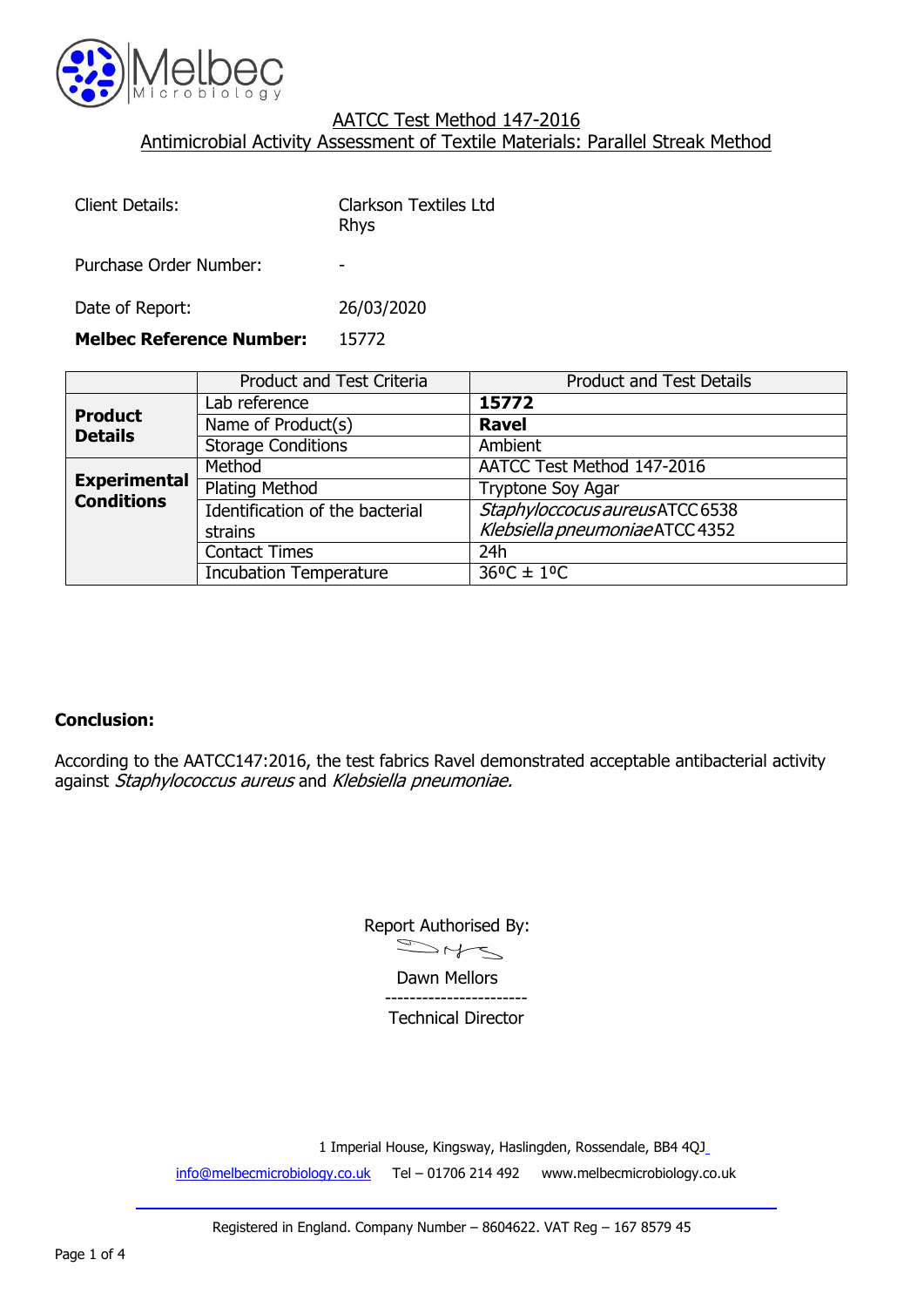

#### **Results:**

| <b>Test</b><br><b>Organism</b> | Average width of Zone of Inhibition (mm) |             | <b>Visible Growth</b><br><b>Underneath Specimen</b> |           |
|--------------------------------|------------------------------------------|-------------|-----------------------------------------------------|-----------|
|                                |                                          | Replicate 1 | Replicate 2                                         |           |
|                                | Streak 1:                                | 12.0        | 11.0                                                |           |
| Staphyloccocus                 | Streak 2:                                | 11.0        | 12.0                                                |           |
| aureus                         | Streak 3:                                | 9.0         | 11.0                                                | No Growth |
|                                | Streak 4:                                | 17.0        | 16.0                                                |           |
|                                | Streak 5:                                | 30.0        | 26.0                                                |           |
|                                | Streak 1:                                | 16.0        | 16.0                                                |           |
| Klebsiella<br>pneumoniae       | Streak 2:                                | 11.0        | 20.0                                                | No Growth |
|                                | Streak 3:                                | 12.0        | No growth                                           |           |
|                                | Streak 4:                                | 14.0        | No growth                                           |           |
|                                | Streak 5:                                | 24.0        | No growth                                           |           |

1 Imperial House, Kingsway, Haslingden, Rossendale, BB4 4QJ

[info@melbecmicrobiology.co.uk](mailto:info@melbecmicrobiology.co.uk) Tel – 01706 214 492 [www.melbecmicrobiology.co.uk](http://www.melbecmicrobiology.co.uk/)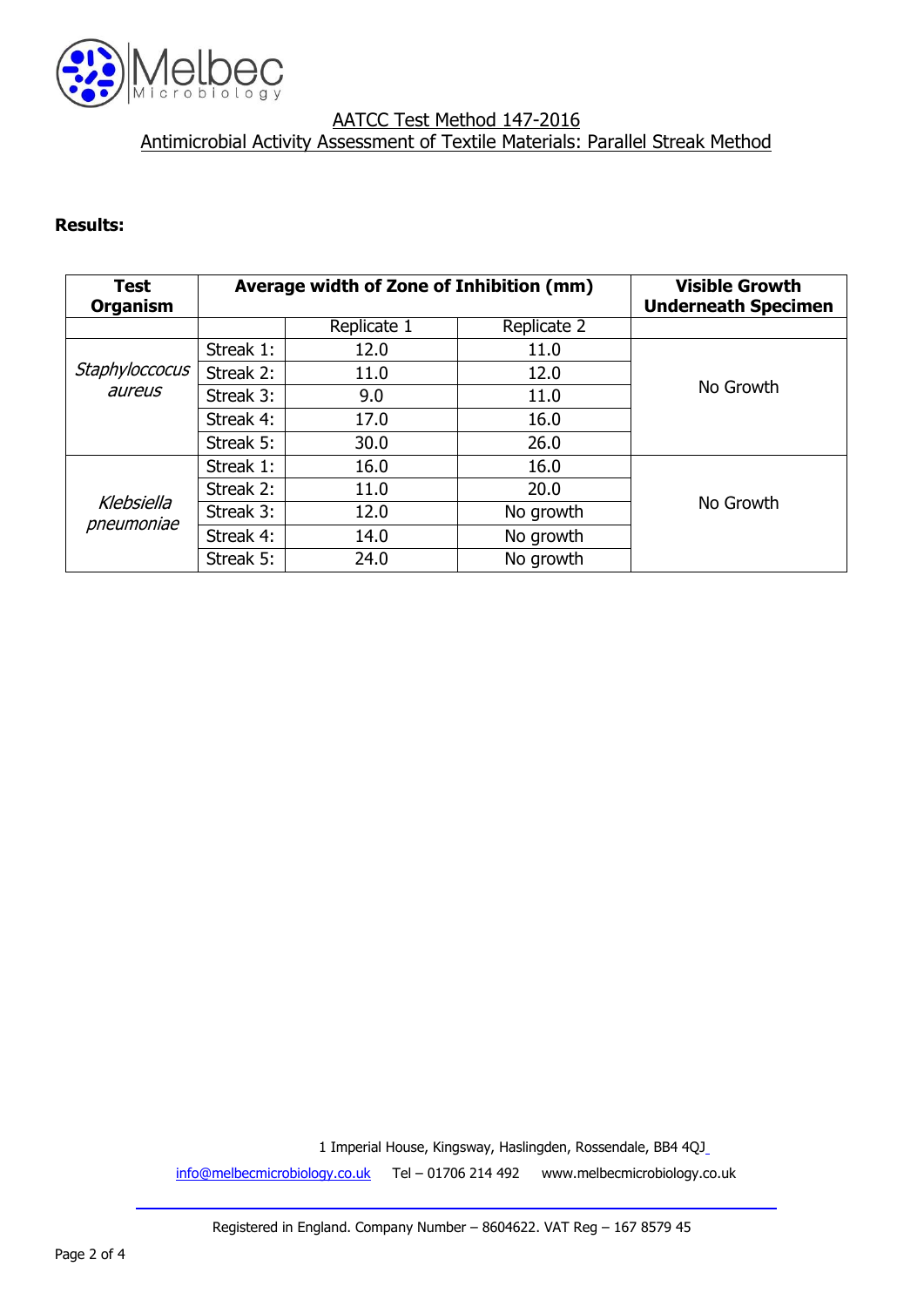



Staphylococcus aureus

Klebsiella pneumoniae



1 Imperial House, Kingsway, Haslingden, Rossendale, BB4 4QJ [info@melbecmicrobiology.co.uk](mailto:info@melbecmicrobiology.co.uk) Tel – 01706 214 492 [www.melbecmicrobiology.co.uk](http://www.melbecmicrobiology.co.uk/)